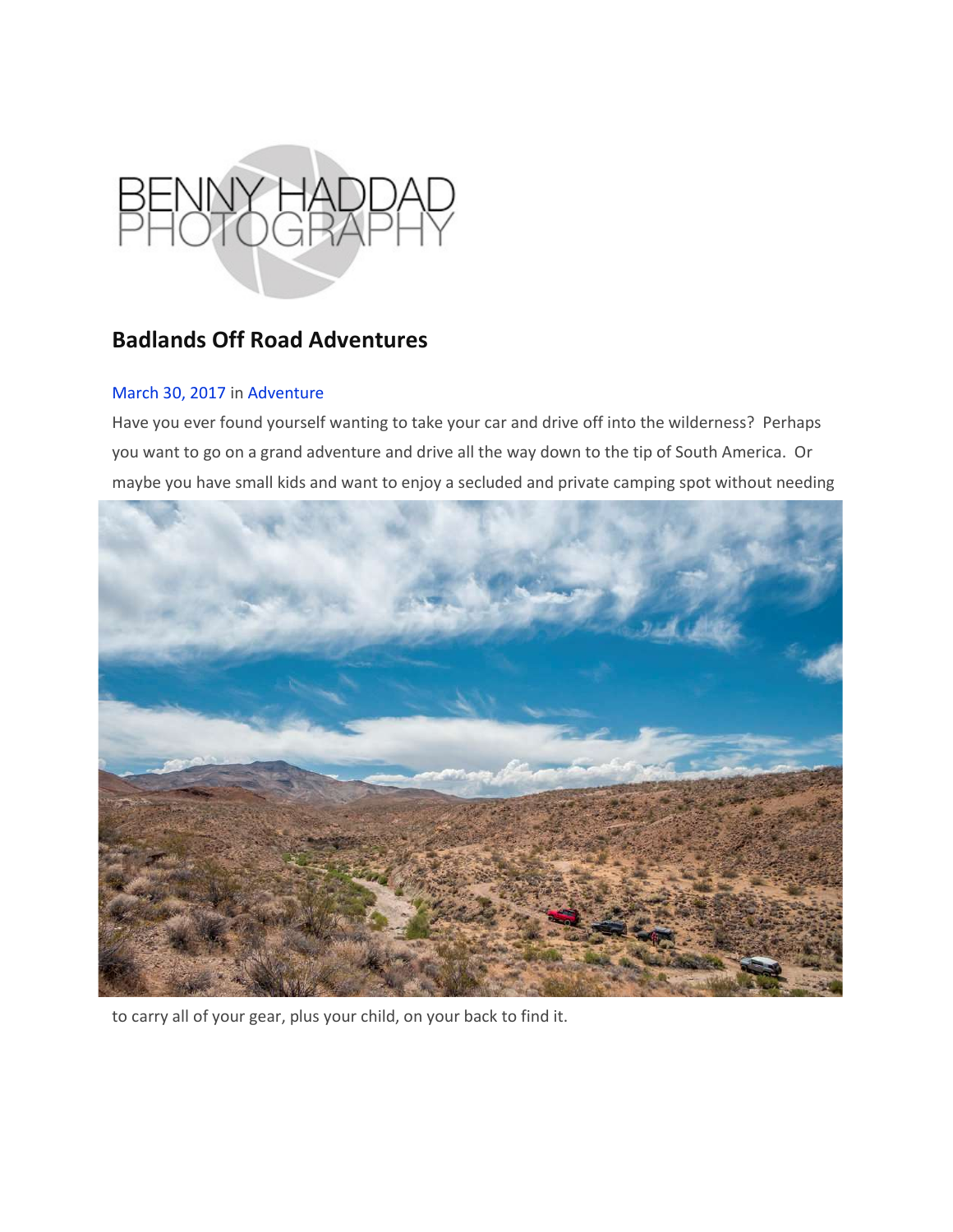You want to take your car off the beaten path, but without proper training that can be very intimidating. Is your vehicle built for it? How do you properly navigate the terrain and obstacles? What happens if you get a flat tire? How do you get un-stuck? You have questions. Fortunately, I know a man who has answers.



Tom Severin

 I was recently lucky enough spend a weekend getting some off-road training with Tom Severin and his team at Badlands Off Road Adventures. Tom is an International 4-Wheel Drive Trainers Association© certified professional 4WD Trainer and a Wilderness First Responder. With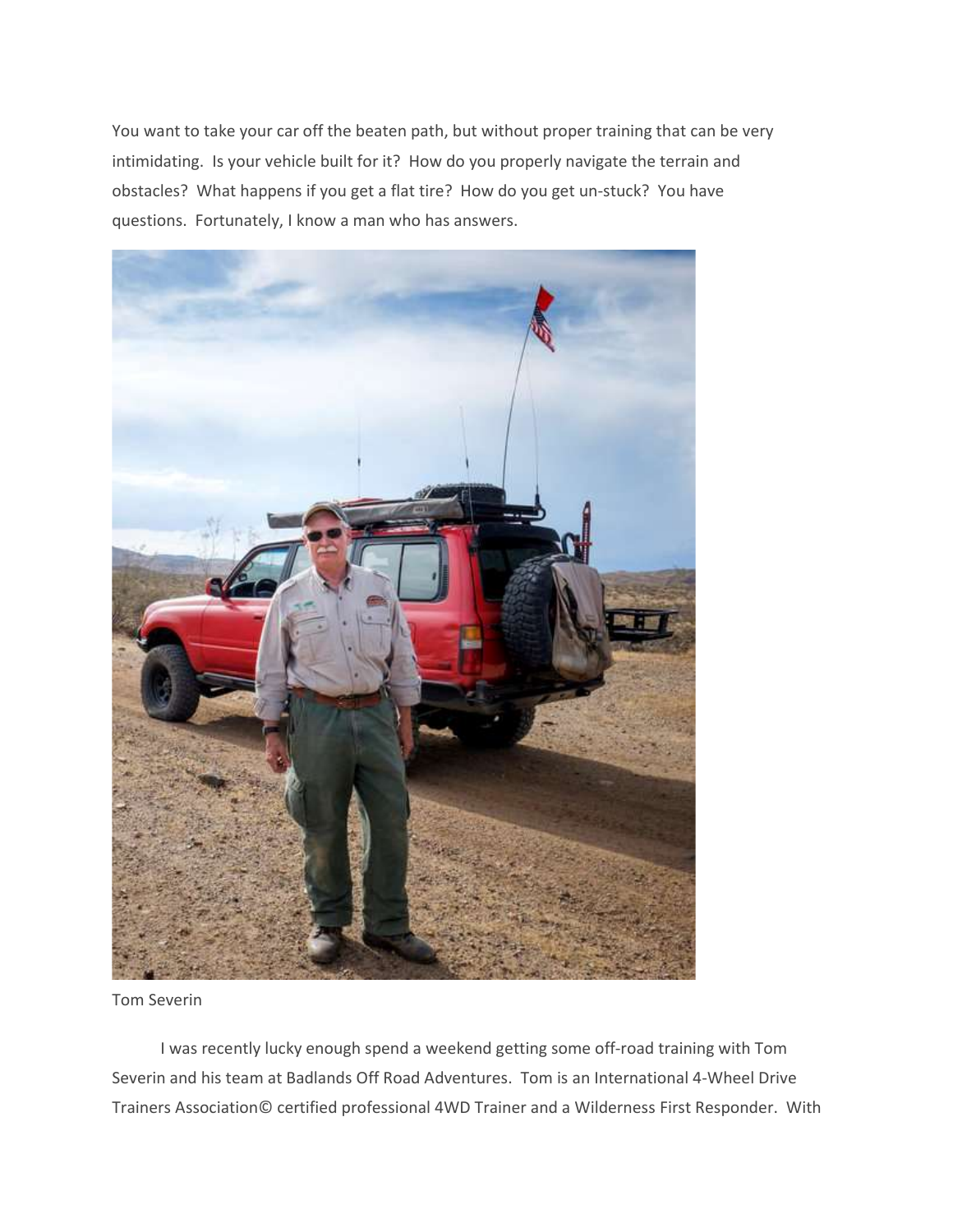major clients including the Orange County Sheriff's Department, The National Park Service, and the US Marine Corps looking to Tom to train their drivers, I felt confident that he was eminently qualified to teach me how to take my XTerra down some rough terrain. To top it all off, he is an incredibly friendly and easily approachable guy.

 Saturday morning I drove myself up to the Hungry Valley State Recreational Vehicle Area outside of Gorman, CA to start my instruction with Badland's "Getting Started Off-Road" driving clinic[3]. Designed specifically for novices, this clinic begins in the classroom where Tom covers the basics of how 4WD vehicles work, their various operating modes, safety, trail etiquette, and of course driving techniques. Tom also inspects each student's personal vehicle to make sure it is capable, and helps you understand the limits it might have due to characteristics like clearance and weight. After a morning of flooding your brain with more knowledge about off-roading than you might expect, the afternoon is spent in practical application on the nearby obstacle course.

 Driving up to the course felt very intimidating at first. Tall, steep, rut filled dirt hills to climb (and safely descend;) deep troughs to traverse; boulder-strewn paths to navigate. Let me say, all of my fellow classmates and I started off driving very cautiously. As Tom and his team successfully led us through progressively difficult obstacles however, our confidence rose, and we all started driving more decisively. I, for one, definitely finished the day off feeling much more comfortable about taking my car off-road.

## <img

src="https://static1.squarespace.com/static/569d662e8b38d4c31b2d5cc1/t/58dd7c96e3df282836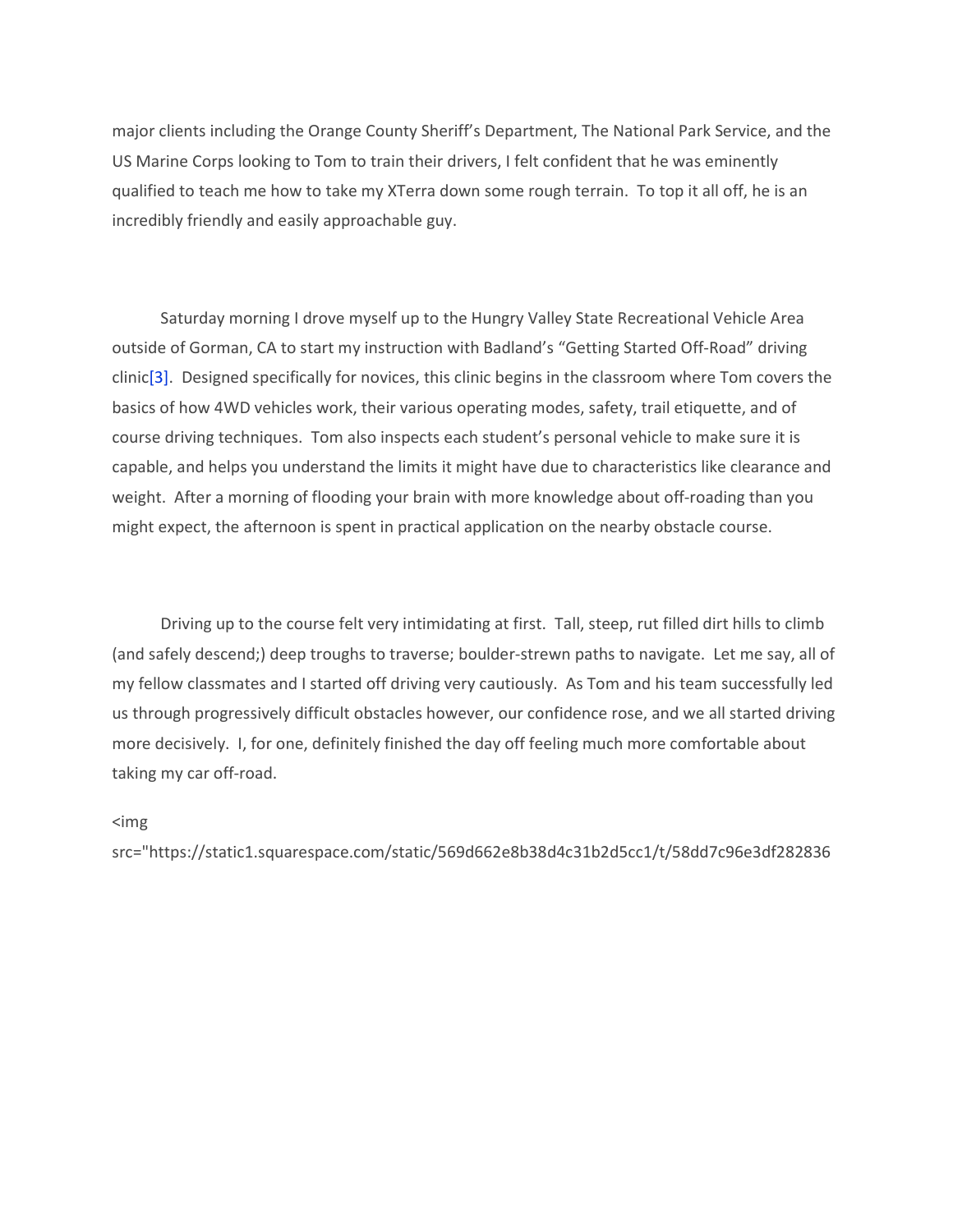70310d/1490910388176/" />

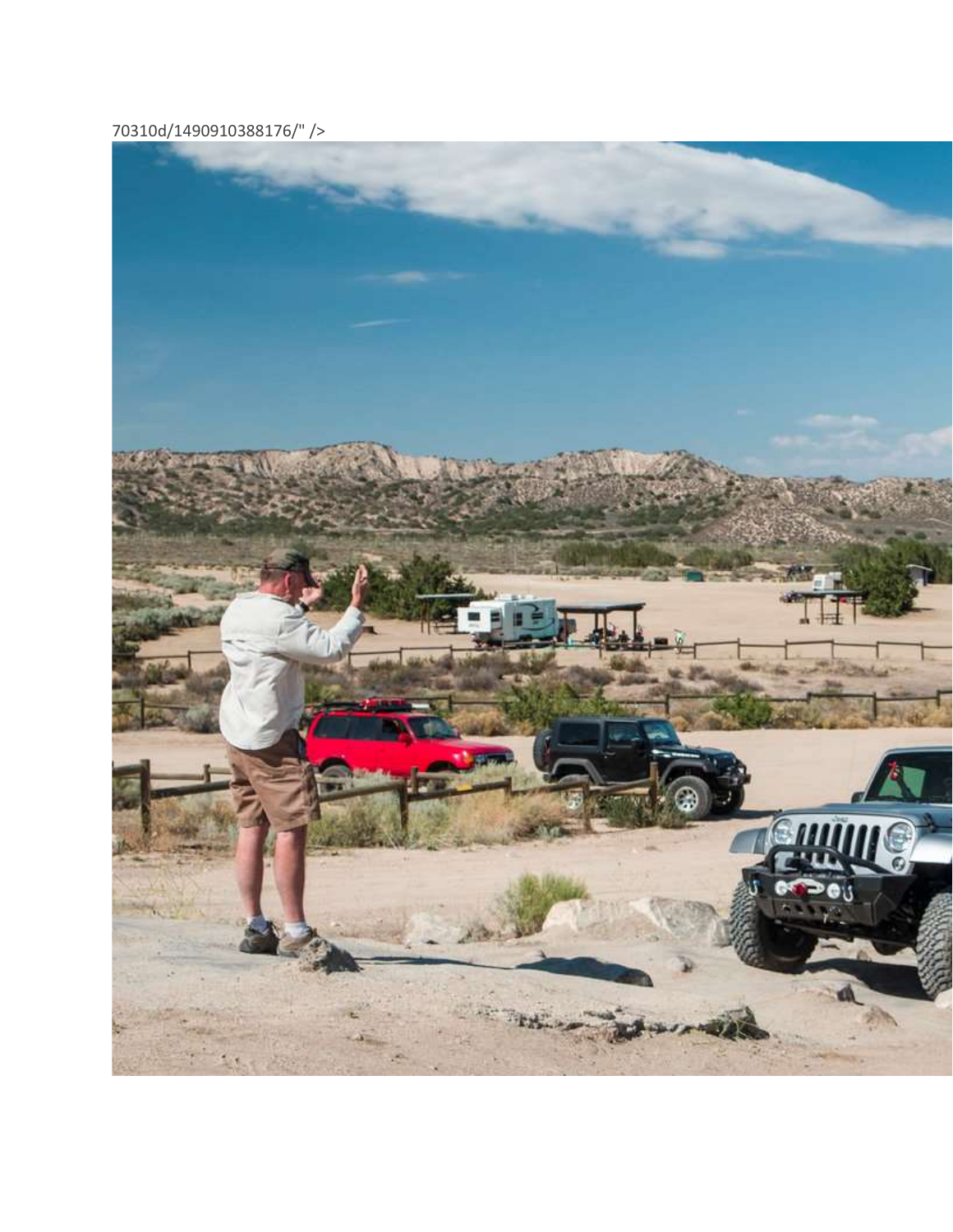Sunday that confidence was put to the test. For part two of the clinic I drove up to meet the team at Jawbone Station, about twenty minutes north of Mojave, CA. I had the pleasure of re-uniting with some classmates from the previous day, as well as meeting some new friends. After a quick check in, we proceeded into the desert for a morning's practice session on tire placement, picking lines, and recovering stuck vehicles before finally doing what we were all so anxious to do: take our vehicles out on a real trail!

Heading East from Jawbone Station we all drove up a series of trails into the high desert. After all of the instruction we had received, it was time to put our skills to the test. Let me tell you, while Tom and his team do a great job of guiding everyone through the obstacles, this was not a trail for those nervous about scratching their vanity project SUV. The trail they chose isn't the most difficult out there, but it's still a rugged jeep trail chosen for its variety of obstacles for us to experiment on. The rest of the afternoon was spent happily playing follow the leader up steep and narrow ledge trails, using high angle embankments to skirt around boulders, through sand bottomed stream beds, past narrow rock wall squeezes, and down slickrock slabs all while enjoying beautiful views of our rugged surroundings.

## <img

src="https://static1.squarespace.com/static/569d662e8b38d4c31b2d5cc1/t/58dd7cf41b10e3ddf31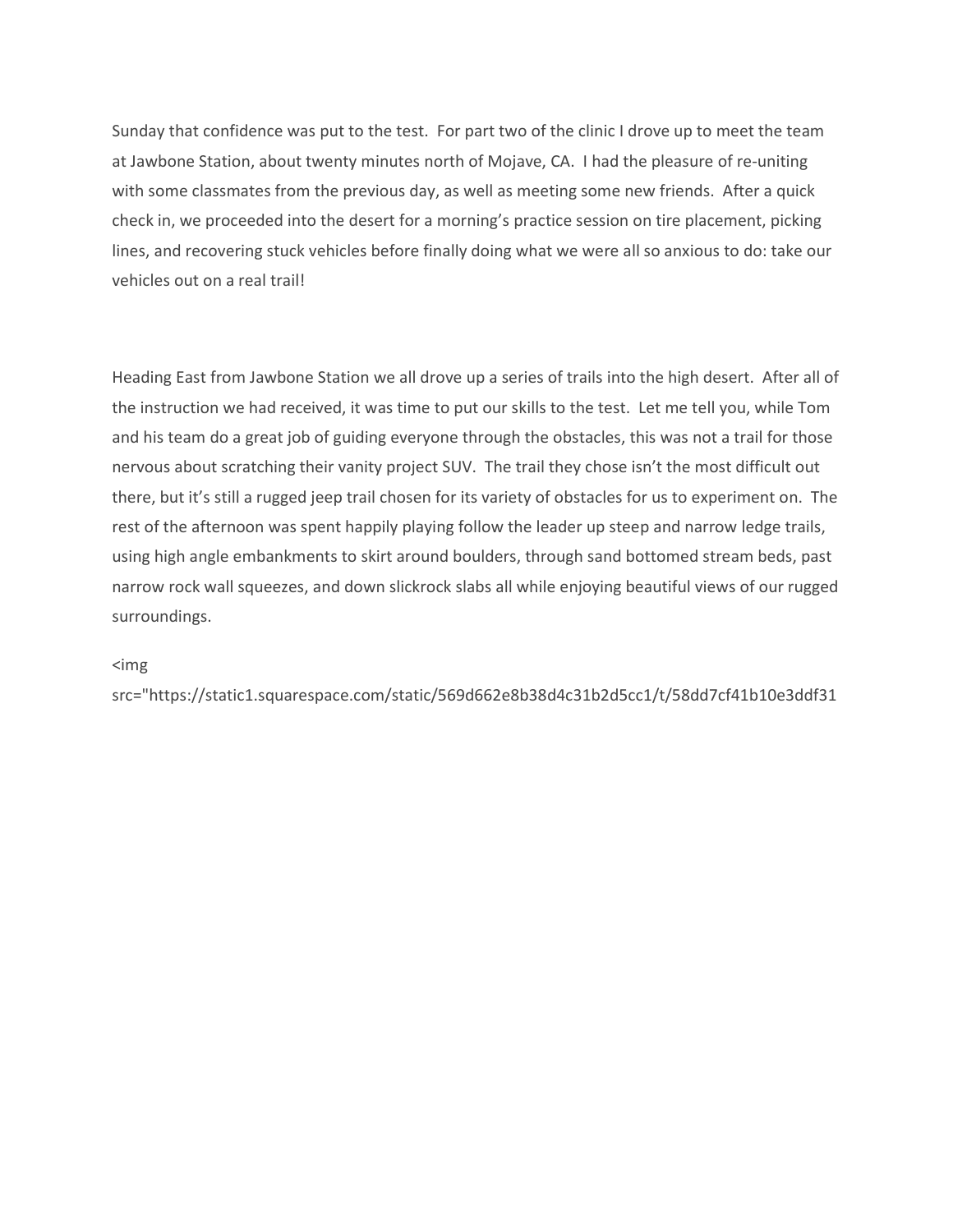62919/1490910495338/" />



This of course is just the beginning, and I can see how people get sucked into this hobby. With fun gadgets and exciting places to travel to that very few people get to see in person, not to mention bragging rights to claim for world-famously difficult trails, the off-roading lifestyle appeals to the adventurous amongst us. Don't worry though; Tom has more advanced classes too.